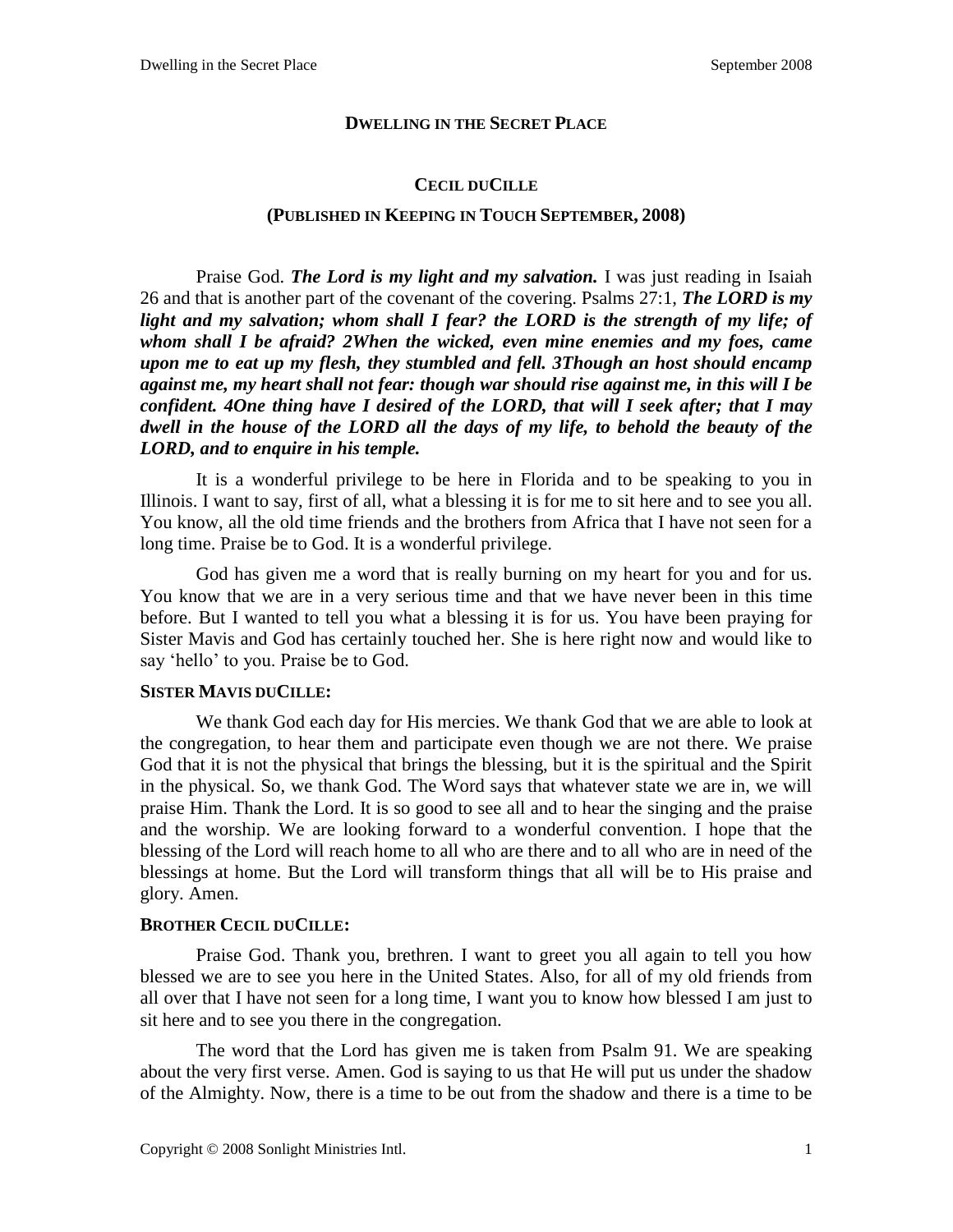under the shadow. What God is saying to me at this very time is that I must warn His people that it is time. It is time for us to be **under** the shadow of the Almighty God. Hallelujah.

Why would I want to be under the shadow? Why at this time? Because no other time in the history of humanity has ever been like this time. There have been some times that were similar to this, times when there was destruction pending and God would draw His people closer to Him. God would tell them to do certain things that would put them in a place where they would be closer to Him and would be under His shadow. Hallelujah. But now God is speaking to us and He is saying to us, "Come, My children. Come, let Me hide you for a while till the indignation be past."

Hallelujah. Let us look at Psalm 91:1, *He that dwelleth in the secret place of the most High shall abide under the shadow of the Almighty.* Now, if you notice, there are certain parameters. You have to be a dweller in the secret place. Now, what God called the secret place was really the Holy of Holies. Hallelujah. The priest only went in to the Holy of Holies once every year. It would seem to me that the end of year in the sacrifices is a type of the end of time in our time.

I don't know if you understand it so let me go over the whole year of sacrifices from the very beginning. From the very beginning of the year right down to the end of the year they all depict the beginning of time to the end of time. Every year the Jews, the people of God, were asked to go over and over these rituals. These rituals are to bring us into an understanding of what the whole year, the whole of God's time, will be. God's time is the seven millenniums. The whole year unto the seventh day when the atonement time when they had that last feast. God is saying to us now that we are entering upon the time of the atonement. In one place the Jews call it Yom Kippur.

God is saying that this is the end gate. This is the end gate. I know that a lot of the people do not believe. I am suffering because I understand that some of the **brethren** do not believe - they are still planning; their children are still going to college and planning for years to come. Well, I want to say to you, brethren, that we are not going to have years to come in normal existence. After this thing happens we are going to be thrown into an end-time move that will bring us three and a half years into the end of this present evil system and God Almighty will usher in His covenant.

Now, it sounds too good to be true. It is nice to preach when you don't expect it to happen tomorrow, but we have come in time to the verge, to the verge, **to the verge** of time where this thing is about to take place. For God's sake, brethren, **believe your Bible. Believe God**. You see, the Lord said that there was a thing that He would do at the end of time and that is to put us under His shadow.

So, today I want to give you this word and, by the grace and the power of Almighty God, I pray that the quickening Spirit of the living God will move through this congregation. Hallelujah. I pray that the quickening Spirit will now move from seat to seat; I pray that the living God will move and will break through our spirit of doubt in those who are standing in the back and those who are on the outside.

I am speaking to the spirit of doubt. In the name of Jesus Christ, I command you to leave this meeting, leave this airwave. Leave now! Wherever the people are hearing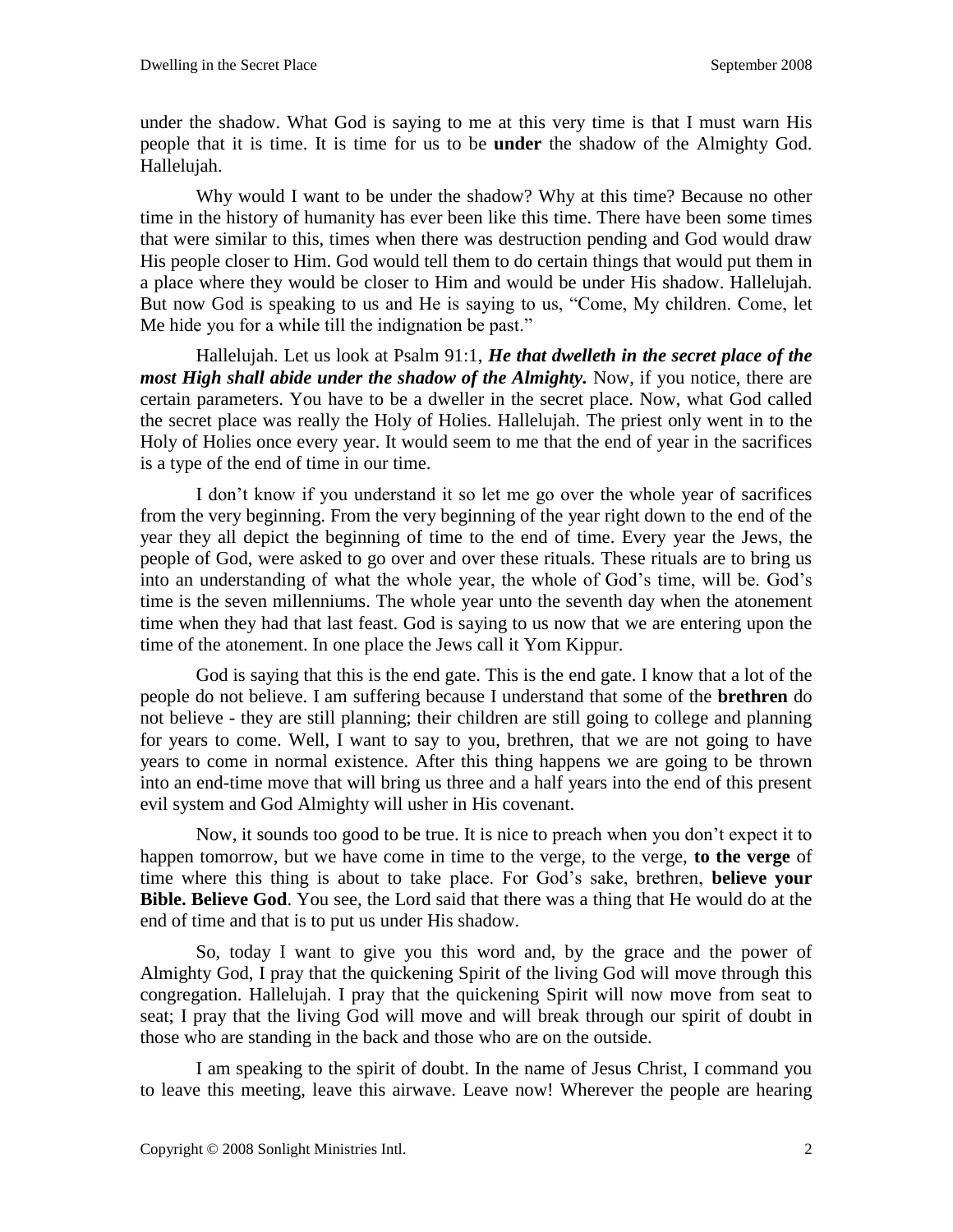the voice of God, you must depart now, for thus saith the Lord God, He will bring judgment to a final end and the people of God must be the victors. We must be in a place of safety. A place of safety!

Are you asking me where? Are you saying that you are making a place of safety for you, yourself and your family, or your brethren? Only God can make a place of safety. Wherever He puts Himself is going to be a place of safety.

I remember when we first came to Mahomet. The word that came through the prophet was that Mahomet, the place where you are now sitting down and where the church was growing, that that was going to be a place of safety. Well, let me tell you that two will be in the bed. Do you hear me? One will be taken and the other left (Luke 17:34). Where was the place of safety? If that bed was the place of safety, both would have been saved. God is saying to us that the place of safety is in the Spirit. *He that dwelleth* in the Holy of Holies dwelleth in the place of safety.

Now, consider these words because He is referring to us. "That dwelleth" means that you must live there. You must not be a casual visitor in the place of safety. The priest would go in once a year and come back out, but God is talking about a people who will go in and never come out. Hallelujah. He says that the place of safety that He has organized and arranged for us is in the realm of the Spirit.

Okay, let us just go back a little bit and see what happened there. When God first brought forth humanity, the first 2,000 years was a time when sin grew unbridled. God had anointed certain men and the last of them was Methuselah. He lived for 969 years. That means that he lived for almost a whole millennium and he came to a point that God took him. In fact, Methuselah died the same year that they had the flood. Therefore, I can imagine that those men were persecuted by the people and eventually sin got ahead of God.

Now, I want you to just think of what I am saying here. Sin got ahead of God. But the promise that God has given me is that sin will not get ahead of this people who He has anointed, because He says that we will eventually be the deliverers. I don't know if you understand or if you believe it, but God Almighty has written it in the Book. Obadiah 1:21 says, *And saviours shall come up on mount Zion to judge the mount of Esau; and the kingdom shall be the LORD'S.* Saviours. He was talking about not just one Saviour, but there were many saviours. Now you say, "Brother Cec, that is blasphemy." Hallelujah. The Bible says that we should be like Him. *When he shall appear, we shall be like him; for we shall see him as he is* (I John 3:2).

The Scripture tells us that God has appointed apostles, prophets, evangelists. Prophets! Prophets, I am calling to you. God has appointed prophets, evangelists, shepherds. Shepherds! Hear me, shepherds. Hear me. Are you doing your duty? Shepherds, teachers - why? Ephesians 4:12 says, *For the perfecting of the saints, for the work of the ministry, for the edifying of the body of Christ.*

Am I speaking idle words? Is it that the saints cannot be perfected? Is it that these people have gone so far that they cannot go back? I'm telling you! Let me tell you something here now, a secret. If we had seen what God was seeing we would have given up on humanity long ago; we would have given up on our children long ago. But God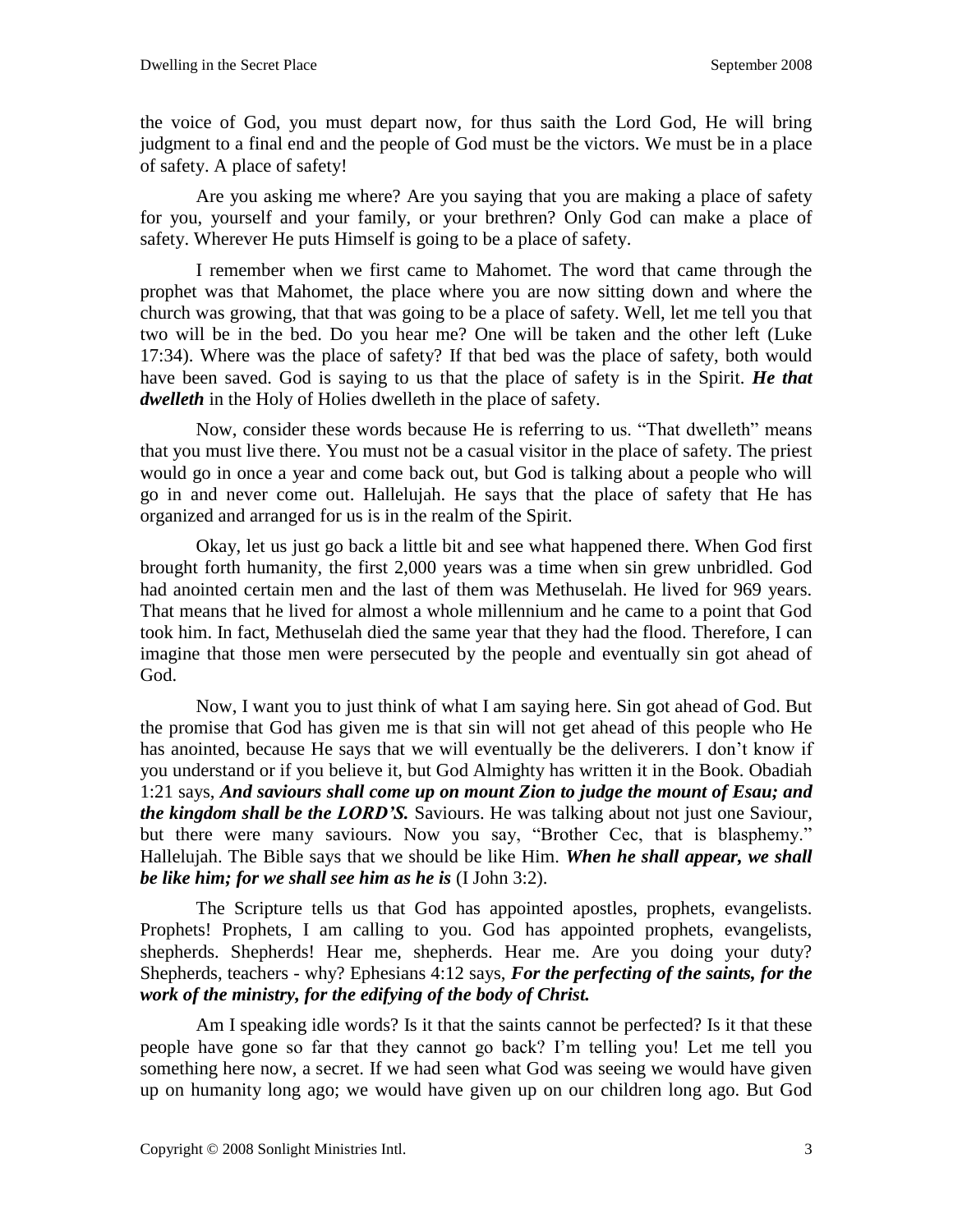bless you, brethren, you will give up on other people's children, but you won't give up on yours. You will always be crying, "Lord God, have mercy upon that boy." "Have mercy upon that girl." No matter how deep they have gone into sin, no matter where they have roamed from righteousness you will be praying, "Lord God!" You have a hope because it is your child. But God is saying to us that if we had seen people, Christians, people of God, apparently, if we were able to see in their hearts and see deep down, we would have given up on them. Prophets beware! Beware of what you are seeing! Beware of what you are seeing because what you see may be so for a moment, but if you see Jesus, you will see the cure for every ill that is on earth.

God Almighty is bringing a people to be like Jesus Christ. He says, *For the perfecting of the saints, for the work of the ministry, for the edifying of the body of Christ. For the work of the ministry* does not mean that the prophets and the apostles and the shepherds and the teachers are going to do the work of the ministry - the whole of it. Our work is to work the workers, or to get the workers in shape to work. That is why we have to suffer. That is why if someone lies or makes a mistake we should not cut him out and throw him away. The Word of the Lord is coming straight to someone in this congregation. Hallelujah. God Almighty says, in the name of Jesus Christ, "You should be loosed from this spirit of giving up on God's people." Hallelujah.

The reason why God is not showing some of us certain things is because we cannot bear it. Hear me. Lord God, have mercy upon me. Help me that I can bear anything that Jesus Christ can bear, for Jesus Christ has seen more of man's sin, more of man's weakness, more of man's problem than I am seeing. Jesus Christ not only wants me to be able to bear it, but also to have compassion upon His children's faults, to have compassion on those who fail, because we have the power to give them life. We cannot exercise the power of life if we are afraid of death.

In other words, here we are. God shows you good things about the brother or the sister and God shows you the bad things about the brother or the sister, but you get the bad things so big before your eyes that you cannot see the good. You cannot see the hope; you cannot see the deliverance because the brother looks so far gone to you. Now, in the name of Jesus, if we had given up on some of you brethren sitting here this morning, you would not be here. But God Almighty says He has set apostles, He has set prophets, He has set evangelists, He has set shepherds and He has set teachers to do the work of the ministry.

Every time I talk about prophets, something happens to me. Every time I touch prophets, something happens to me, for the prophets must not fail us. Brethren, if you know any prophets in your midst, get down on your knees and call to God Almighty for them – for they must not fail us. If the prophets fail, a link is broken between mankind and God. Do you hear me?

We want to see the power of the living God working through the prophets. It is such a pleasure to read Elijah and how God deals with him. But guess what? God deals with the New Testament prophets of today, men and women, in a greater dimension. Don't believe that those of you who are having dreams are not part of the prophetic ministry. This is the reason why I say to some of the sisters, "Please, if you have a dream, for God's sake, call me and tell me."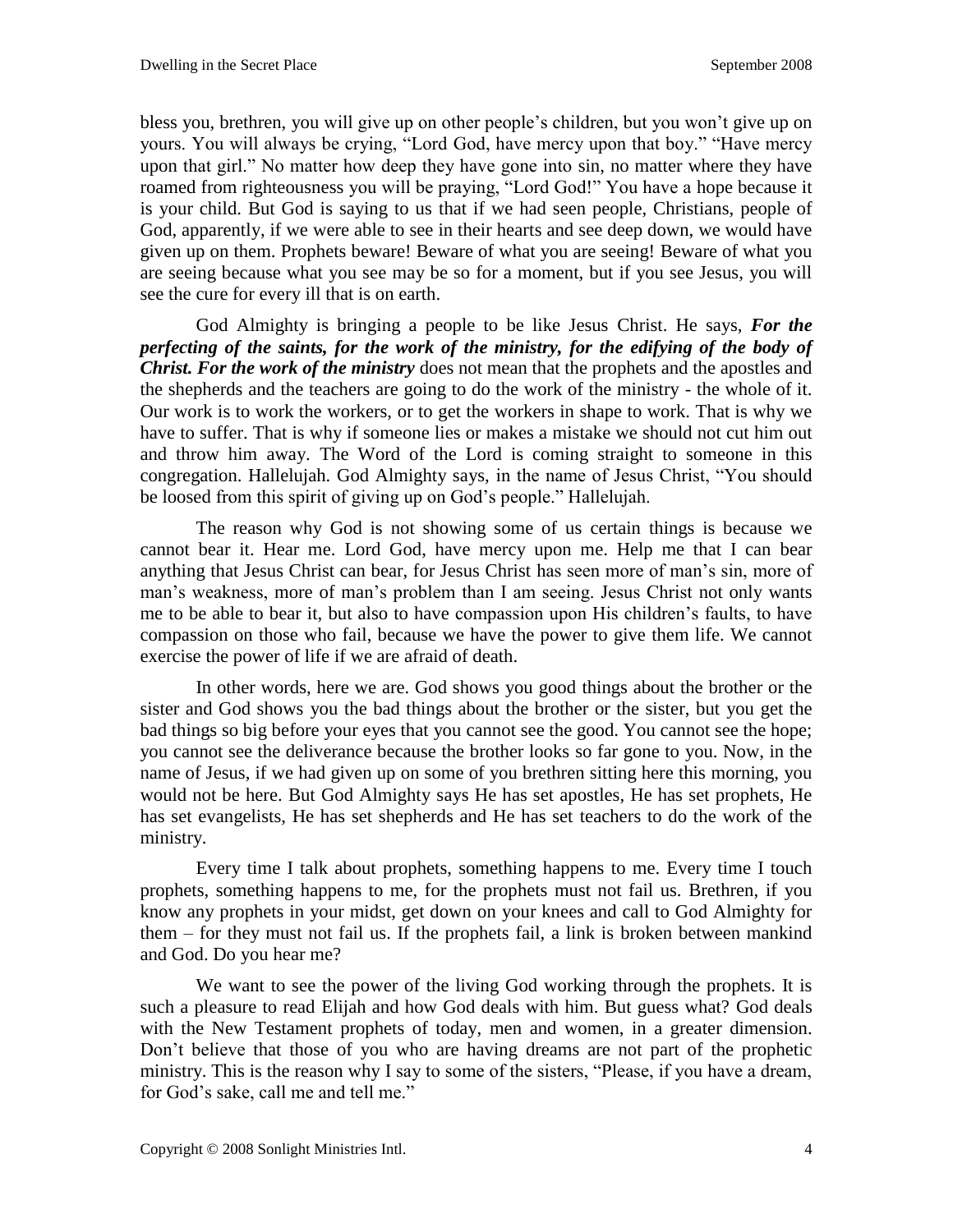Very often God is speaking in the congregation, but because we are not "one" we are not hearing. Sometimes somebody talks to you and you just think, "Oh, that is just So and So." Because you reason, you say, "This one couldn't do that," and "That one couldn't do this." I am telling you that I believe anyone can do anything that the Bible says he can do. If the Word of God tells me that in the last days He is going to raise up prophets in the church and that He is going to bring this church to a point; *I will be to them a God, and they shall be to me a people* (Hebrews 8:10). If my Bible tells me, I believe it, so I will never give up on any man if I see him down there in the trash can. I am going to believe that that man can rise up to praise God and do the will of Almighty God.

We don't have much time. We don't have much time to do the rest of what God wants us to do. When I am through, I pray by the grace of God Almighty that we all might realize where we are, because what I have discovered is that most of the brethren don't know where they are.

If I had a child who was of the age to go to college I would not send him now. I am just going to drop that with you. But what I want to say to you, my beloved brethren, is that you must live, dwell - you must be a dweller in the Holy of Holies. Now, in the Old Testament, the priests were not dwellers in the Holy of Holies. Yes, they only came and went, but God is saying that *He that dwelleth in the secret place of the most High shall abide under the shadow of the Almighty* (Psalm 91:1).

Okay. Come on now. The Lord says to me, "Speak to this people about *the shadow*, about being *under the shadow of the Almighty*," so I am talking to you about the *shadow of the Almighty*. Now, it says here that in order to be safe at all times you have to **dwell**, you have to **live there**. It is not just going and coming in and out. No, no. It is a **dwelling**. You must **dwell** in the secret place of the most High. THEN, if you **dwell** there you will **abide** under the shadow of the Almighty. Why? Because that is where the Almighty is overshadowing. When earth begins to shatter, when destruction and death and hell begin to reign, there is only one place of hiding and it is under the shadow of the Almighty. Beloved brethren, take this confidence before I move from this Scripture, please take this confidence. Say in your hearts, "**Lord God, I want to live in the Spirit so that I might be living under total protection**." Total protection, no matter where you are. Hallelujah. Total protection. Hallelujah.

I remember once I was at home and I was just reading my Bible and God said, "Get up and go down and meet that sister who is coming from church at this time." I ran outside and down towards where the church was. I was just in time to see a man creeping up to attack her. I went right up and when he saw me he laughed and backed off. *Under the shadow of the Almighty*. Before we move from this Scripture, make sure that you have that covenant.

I am not saying that, "Oh, praise God. I've got that shadow now." Oh no. You are going to believe. Once you believe - He said that he that **dwelleth** in the Spirit, the secret place of the Most High, shall abide. Do you see the Holy of Holies that God is talking about? If you dwell in the realm of the Spirit you will be under the shadow of the Almighty.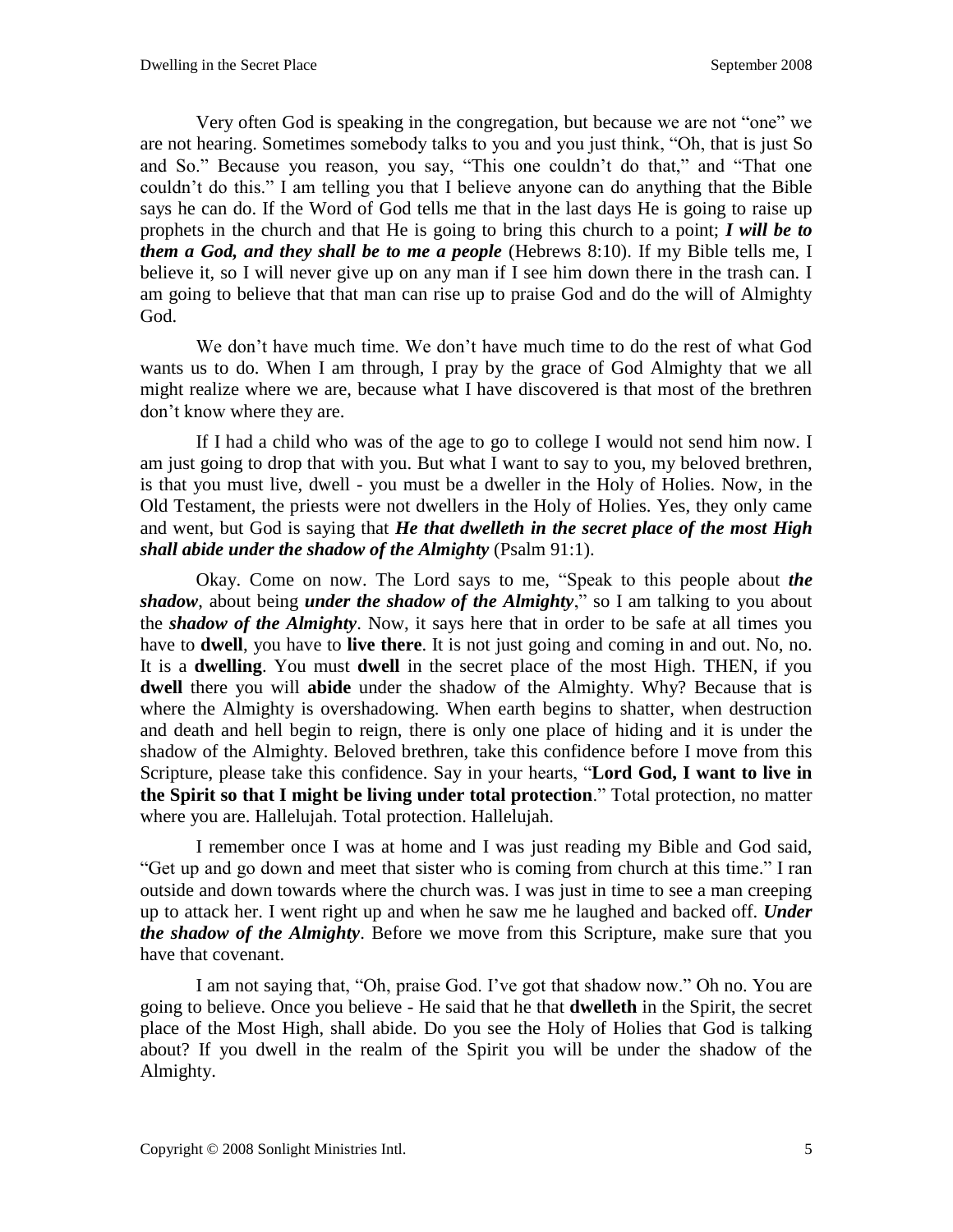Let me explain the Spirit business to you. Man is spirit, soul and body. Man first receives the fullness of Christ in his spirit, so that in your spirit there can be no problem, no mistakes. No mistakes - you should follow the Spirit. But (you want to hear this now) because Satan knows this, Satan's business is to keep you off balance.

All right. Here we are coming back to the natural. If you are concentrating on this battle that you have with this enemy, if the enemy can distract you, if you can be distracted - then you will be off balance. The enemy will have one up on you. God said, "If you dwell in the secret place…" The man is spirit, soul and body. Now, when you receive the baptism of the Holy Ghost that means that you have the Father and the Son and the Holy Ghost. Amen. You can't have one without the other. You have the Father and you have the Son and you have the Holy Ghost. But guess what? Where do you have them? In your secret place - in your spirit.

So, you have the Father, Son and the Holy Ghost in your spirit. That sounds to me like heaven. It means that God has come down. This is what God sent Jesus for, to send the Blood first to cleanse the man so that the Spirit can come into his spirit. His Spirit with our spirit testifies to our spirit that we are the sons of God. The Spirit itself beareth witness with our spirit, that we are the children of God (Romans 8:16). Hallelujah. You are a son of God in your spirit and you are less in your soul. So, what God wants to do is to make the realm of the soul like the realm of the spirit so that God would be in the soul like He is in the spirit. This is what the whole Bible is about. That God that you know of in heaven came down. You must have heard it. He came down in the shape of a Man in order that we might go up. Hallelujah. He wanted to lift man out of his LOW human estate in to a Godly higher place. So, He brought Jesus and Jesus shed His Blood so that we would have forgiveness of sin and be able to ascend into that higher place.

You will live under the shadow of the Almighty. The Almighty is telling us now that if we were not dwellers before that we should not leave this meeting until we make an assurance of where our dwelling place is. We want to dwell in the Spirit. The devil wants to get you riled up over every little thing. He comes in with this and he comes in with that and this one says this and the other one says that and you are all riled up.

Let us be like the duck. Let the water just fall off of our backs and not soak into us. You know, if God didn't make a duck like that, when the water comes down he would just be wet all the while. But the duck is dry because he has some feathers that are well oiled. I sit down and watch a duck oiling his feathers. Anytime you see him oiling his feathers, it means it is going to rain. Hallelujah. We need to oil our feathers so that what the devil is doing will not matter to us; it won't touch us, it won't disturb us, it won't faze us.

Let us then begin to see what Jesus is seeing. Now, from what I understand from the Lord, He wants to show us a lot of things but He cannot because we are not in the place where we could take these things. I know one day a brother came and he confessed certain sins to the brethren and the brothers couldn't take it. I don't know if they have forgiven him yet of the sins that God forgave him for. Brethren, we must be in a position where we can see the wrong and know that **God has given us the power to change wrong to right**.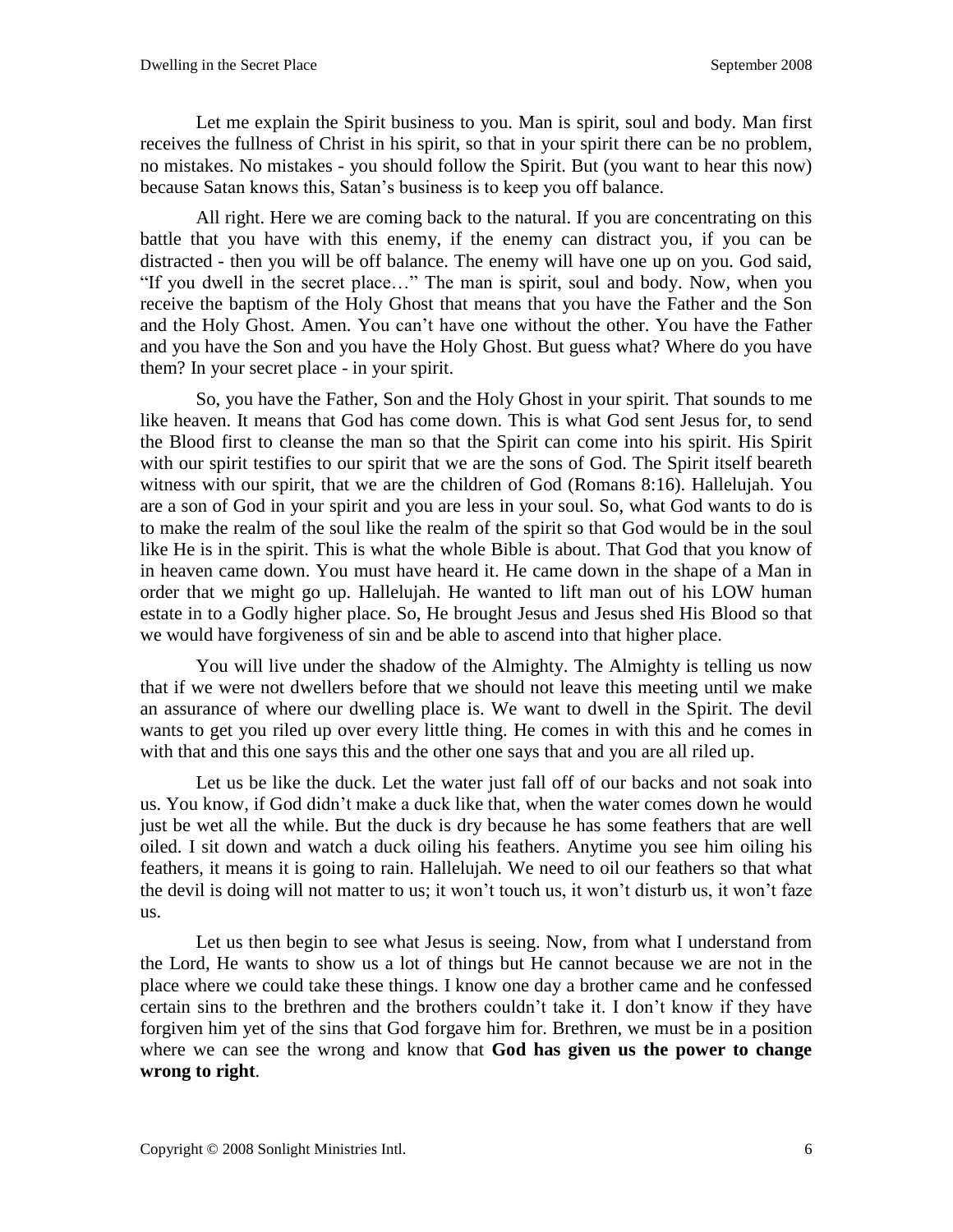You know, I have children and this young man got away from me. We had him in church up to his teens. All of a sudden he had to move out because he was a man now. So, he goes out there and he gets married and so and so and the devil starts working on him. Now, remember, the devil has to destroy this man because this man is going to give the devil a lot of trouble according to his training and his spirit. The devil knows that so he got down on this young man to destroy him.

Mother and I began to pray. We never gave up on the boy. We never gave him up. If you give him up, who is going to stand for him when all the forces of darkness are coming down? They want your children because your children are supposed to grow up with a greater spiritual energy than what you had, for you have given them a head-start. Don't you understand? Satan wants to destroy them, but they are the generation that must rise up and stand in the gate with the enemy.

So, satan took this boy far and our hearts grieved, but mothers never give up. Amen. A mother never gives up her child; never gives him or gives her up no matter what they are doing. God Almighty can turnhim around just like that. Proverbs 22:6 says, *Train up a child in the way he should go: and when he is old, he will not depart from it.*

*When he is old*, you have to wait until he is old. Well, bless God, this man wasn't old, but God Almighty took a hold of him. I'm telling you that he is so bent on God now that morning, noon and night, everything is God. So, I have to thank God and tell you that you must not give up.

*He that dwelleth*, he that has his address, your address, where you live, is in the Spirit. So, when Satan wants you he has to go talk to the Holy Ghost before he can get there, but you know what will happen. *He that dwelleth in the secret place,* in the Holy of Holies, that secret place where God and man meet, where the priest stands up and the Shekinah Glory begins to shine between the two cherubims and the man cannot stand and he falls down before God and God begins todeal with him... Hallelujah. Now it is different.

Let's go back a little bit because I need to show you some things that have happened to other men. God had a covenant. The first covenant was with Adam. He had a covenant with Noah and He had a covenant with Jesus Christ.

I want you to remember that we are covenant people. Regardless of what is happening to us, we are covenant people and we are going to do according to what God wants us to do for our time. You see, for Noah's time there was a certain covenant that he had. For Moses' time, there was a certain covenant that he had. He said that it was not according to the old covenant, but according to the new covenant. Let's look at it in Genesis 6:18, *But with thee will I establish my covenant; and thou shalt come into the ark, thou, and thy sons, and thy wife, and thy sons' wives with thee. 19And of every living thing of all flesh*… God was talking about a covenant of LIFE when death was reigning. Death was about to reign in the earth. Death was about to take every living thing from the earth. **Do you know that we are facing that same time now**?

Do you know that the earth faced death three times? The first time was with Noah. Two thousand years after that, Brother Paul says in Romans… God Almighty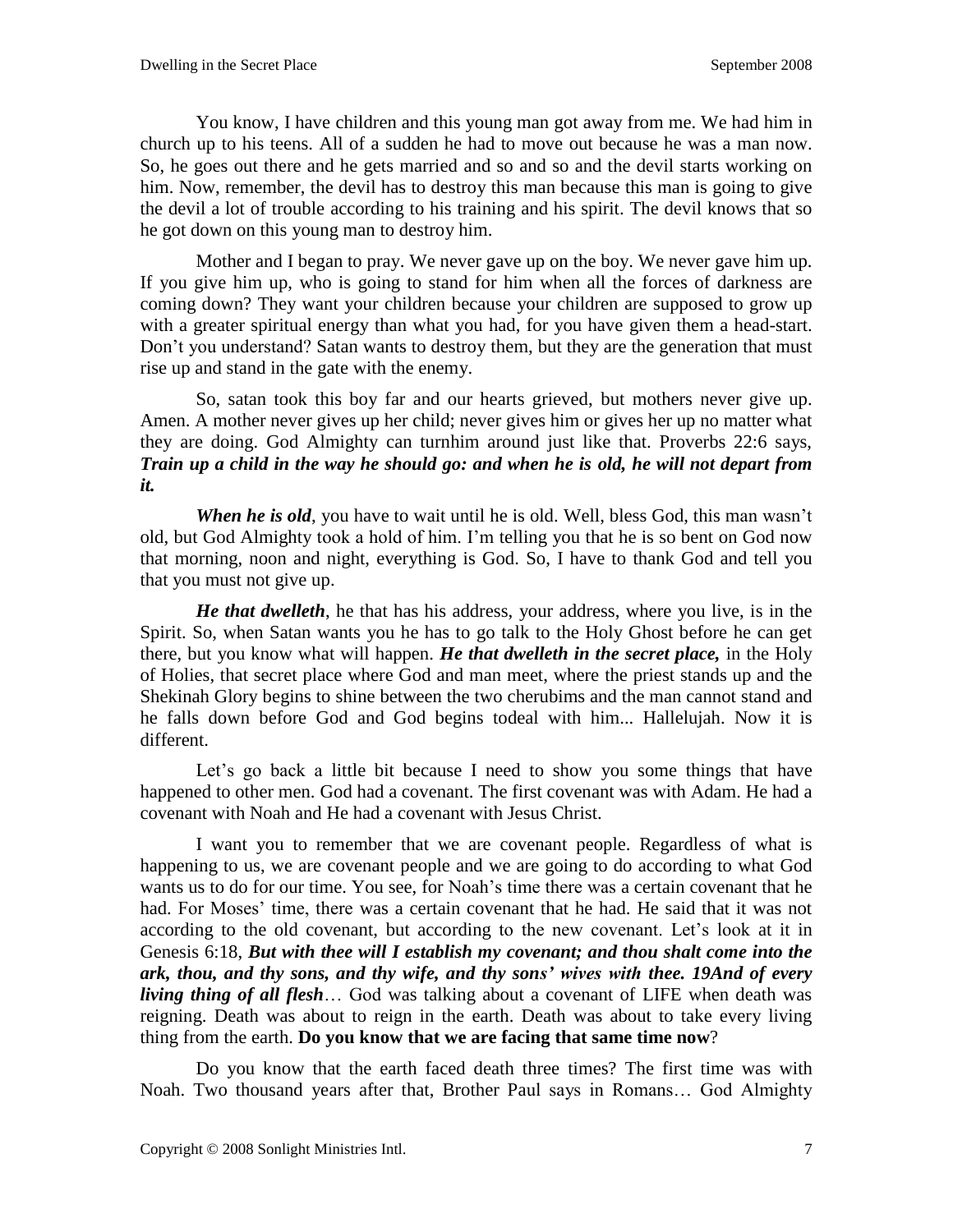blessed Brother Paul as a mighty man of God. The Spirit of the living God must have been upon this man. I was so shocked to hear someone say, "Oh, Paul - that is not Scripture." Lord, have mercy on such a person who thinks such.

Go to Romans 5:14*, Nevertheless death reigned from Adam to Moses*. Moses was the man who stopped the death angel. Death had lost its power to reign. Did you hear that? Let's go back. Noah did not have the power over death. Noah had the power to save his wife, his sons, their wives and two of every living thing in the earth so that he could start the world all over again. Yet they would die. Everybody would perish. But God gave Noah that part; that was the Noahaic covenant.

The Mosaic covenant was different. He was not going to save two of every living creature on earth, neither was he just going to save his wife, his sons, their wives and themselves, but God was about to save a whole nation.

With Noah we see one type of covenant, but with Moses there was a more powerful type of covenant that saved more people. The covenant of Moses was that he was going to save the people of Israel. The night when the death angel came in, the death angel did not have power over certain residences. I want you to understand that it was not just Israelites that were saved. Many of the believing (come on now, that is the key word), many of the believing Egyptians went to the houses of their friends and got into the houses because it was going to save their lives. They put their firstborns in the houses of the Israelites. When the death angel came - it was not that the death angel did not visit the Israelites. The death angel didn't know better. Do you hear me? The devil doesn't know better. He believes he can fight and win with everybody, but God has made a people who are to overcome. God has given us the power *over all the power of the enemy: and nothing shall by any means hurt you* (Luke 10:19).

Let's look at Exodus 12:13. *And the blood shall be to you for a token upon the houses where ye are: and when I see the blood, I will pass over you, and the plague shall not be upon you to destroy you, when I smite the land of Egypt.* On the houses! Not on the people, on the houses where you are. Now, to us He says in Luke 10:19, *Behold, I give unto you power to tread on serpents and scorpions, and over all the power of the enemy: and nothing shall by any means hurt you.* Serpents. He is talking about the big ones, the spiritual serpents and the spiritual scorpions. So then we see that Moses stopped death. So much so that God told Moses, "Go up the mountain and you offer a sacrifice as you generally do." (Moses never went into the presence of God unless he would offer a sacrifice.) "When you go up there you are going to die."

So, Moses told them goodbye and he went up to the mountain. The Scripture did not explain in details that he stopped death, but satan came and wanted the body of Moses. You can imagine that satan was trying to contradict what God had said. He wanted the body of Moses and the angel of God looked at him and said, "You know better. Shame on you." We look at Jude 1:9. *Yet Michael the archangel, when contending with the devil he disputed about the body of Moses, durst not bring against him a railing accusation, but said, The Lord rebuke thee.* In other words, "You know better than that." We are saying that Moses was able to stop death even to his own death, so that when Jesus Christ was transfigured on the mountain, appearing to Him was Moses and Elias. Hallelujah. Amen. Moses and Elias were two people who never went through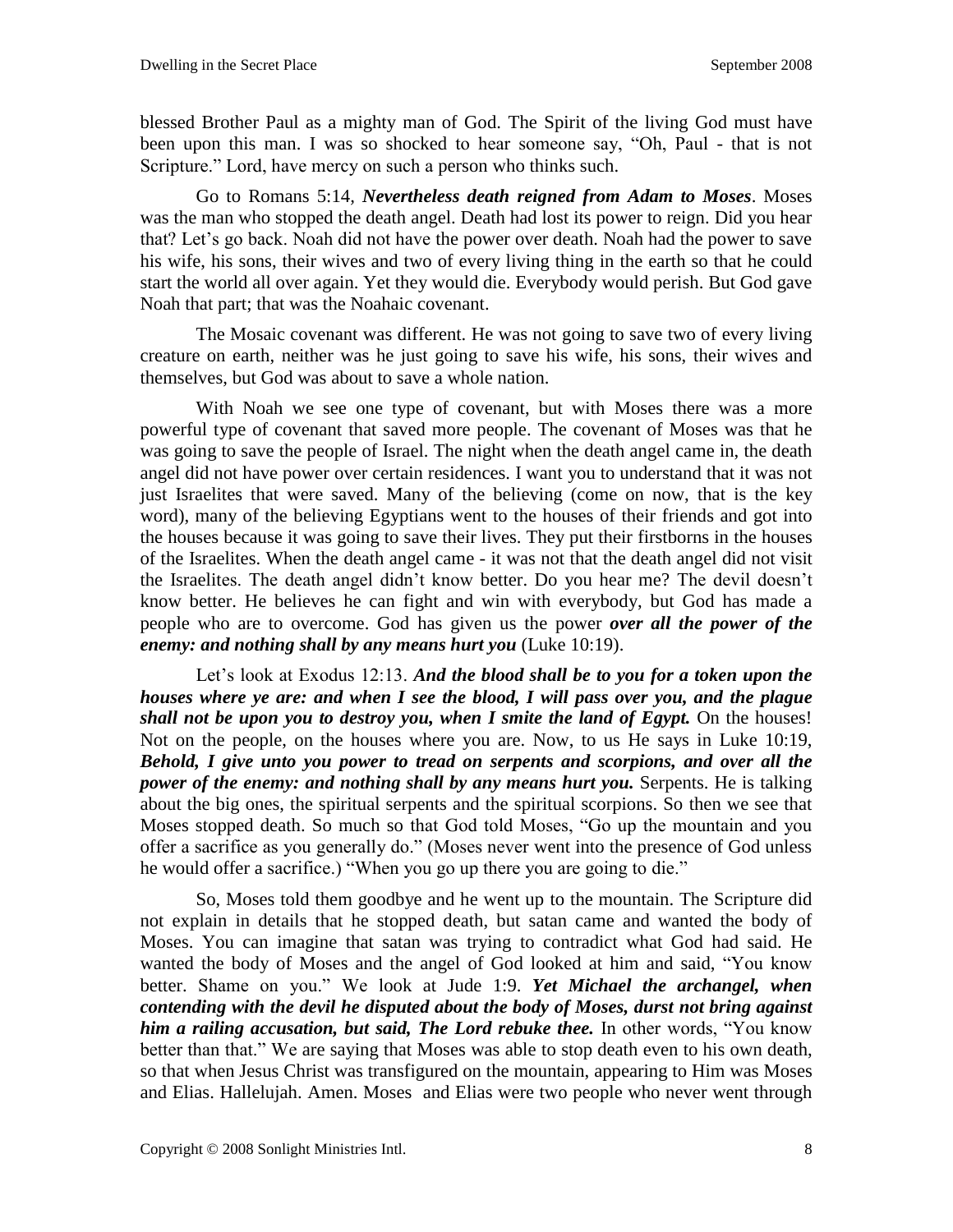death in the normal sense of the word. Elijah went up in a chariot of fire. Both of them appeared at the transfiguration with Jesus Christ. So, Jesus was telling us that He is bringing forth a body of people who will go up that way. Hallelujah. Death will not have the power over them that death has over ordinary people. Anyhow, let us not go into that - it would take the rest of the day to deal with that subject - but let us think of what God is saying here.

If you dwell in the secret place… let's take it down a little bit. If you dwell in the Spirit, if you apply the Spirit of God and the Word of God to everything in your life, then you will dwell in the Spirit. If you dwell in the Spirit then you will be under God's protection. Let's put it easily. You will be under God's protection so that nothing will be able to destroy you. I know that when you see the thing coming down upon you that you will cry out and get frightened. But God is saying, "Hold on." Now cement it in your heart that *He that dwelleth in the secret place of the most High shall abide under the shadow of the Almighty* (Psalm 91:1). Know that nothing on earth is made to destroy you.

I said to Jesus one day (I felt so good about God and everything), "God, no devil can destroy Your earth. No devil can destroy Your earth."

He said, "Oh, yes, he can."

"What?"

"Yes, he can."

I said, "My Lord, what do You mean?"

He said, "But for the elect's sake"…

Go to the Scriptures. But for the elect's sake no flesh should be saved (Mark 13:20). Let's take that Word back to Noah. "*But for the elect's sake"* (Noah and his family) "*no flesh should be saved."* Come back to Moses. "*But for the elect's sake"*  (Moses) "*no flesh should be saved."* Come back to Jesus. "*But for the elect's sake…"*

Who are these elect? We have touched on it before, but some people probably didn't hear. The elect are those who are selected by God for this very time and for this very purpose. Now, every time in the history of humanity God would select Himself a certain people. Do you know that you are one of them? Let me tell you. God has placed in the church apostles, prophets, evangelists, shepherds, and teachers (Ephesians 4:11). Amen..

Prophets, I challenge you in the name of Jesus Christ -WAKE UP! Amen. Hallelujah. You know, when you are preaching you can hear some things. When I said, "WAKE UP," I could hear Brother Peter say, "…and smell the coffee." Praise be to God. If God Almighty is telling you that for our time He has selected certain people, then those people, the people they minister to, are also the elect. So, **He selects the elect to select the elect**. Hallelujah.

God is saying that the ministries that are appointed by men - hear me now - the ministries that are appointed by men are not the elect. **They are not selected of God**. Every man who ministers should be selected by God. Amen. He should know the time. He should know the place. He should know the charge that he is given. Hallelujah. For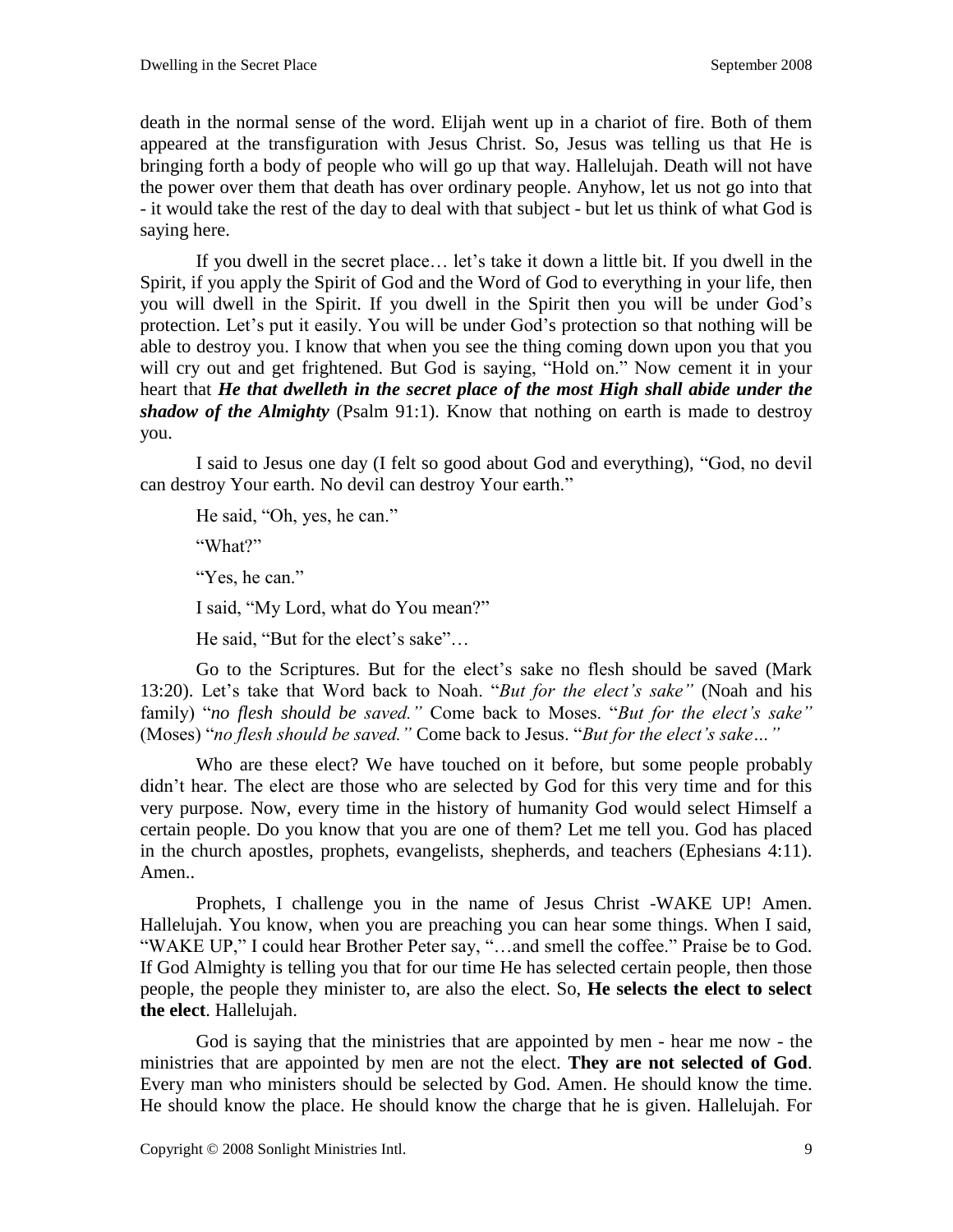every man that is selected of God comes into a special covenant. Amen. Hallelujah. He comes into a special covenant with God. Amen. We are covenant people. We are under a certain rule, a certain regulation, a certain promise. "If you will walk in this thing that I have given you; if you will seek Me; if you will stay with Me, you will be at peace." Hallelujah.

You will speak the Word and God will put a covering upon someone who is not worthy of being covered. Did you hear that? That is what God says. That is the freedom or the power that we have. He said, *All power is given unto me in heaven and in earth*  (Matthew 28:18). Hallelujah.

Then He said, *Go ye into all the world, and preach the gospel to every creature*  (Mark 16:15).

I told you how the brother preached to his donkey. Wherever he is now, he might be hearing me, but he preached to his donkey. He was riding in from the field with all his produce and everything on this donkey, and the donkey fell down, fainted and was about to die. The brother dropped to his knees and said, "No, God! Heal this donkey!" The donkey got up. I know the donkey respected that man much more after that and they worked as a team together. Bless the Lord God, He said to *preach the gospel to every creature*. *Every creature!*

You know, Paul the apostle preached to the snake. Do you remember that? He was putting the wood in the fire and the serpent fastened onto his hand and everybody was looking for Paul to drop dead. Paul just shook him off. He said, "I rebuke you." Amen. "How dare you come and try to kill that which God has given life? Is the minister of God to be killed by a serpent? NO! NO! Infradig! Go into the fire, you serpent." Thus saith the Lord God Almighty, "Sons of God, arise!" You are a selected people. You are elected. The people who hear this word and believe it are selected people. We are ordained to save the world. Hallelujah. Did you hear me? We are ordained to save the world and at this very moment **God is sealing His people in their foreheads**. As you sit and listen to the Word of God you can hear and feel the power of the living God coming over you. It is the sealing with which God is sealing His people. Hallelujah.

*And saviours shall come up on mount Zion to judge the mount of Esau; and the kingdom shall be the LORD'S* (Obadiah 1:21)*.* We are not talking about when we are gone to heaven. We are talking about this heaven down here and that you and I have been ordained of God. This is the reason why we have this message. I couldn't preach this message to a nominal church. They would all go home. They would walk out.

God Almighty is saying to this people, to this church, "The hour of life is now. The Almighty is giving forth His life to those who can receive it. Receive the Word and enter into a new dimension of life that you have not known before." Hallelujah. Amen. Now, you talk about righteousness. Righteousness at one time was "thou shalt do this" and "thou shalt not do that." That time has passed. Righteousness is now believing God. Hallelujah. God said: *Abraham believed God, and it was counted unto him for righteousness* (Romans 4:3).

God Almighty says that if you will believe Him you will be righteous. Amen. If you believe Him He will tell you what to do and what not to do. If you believe Him He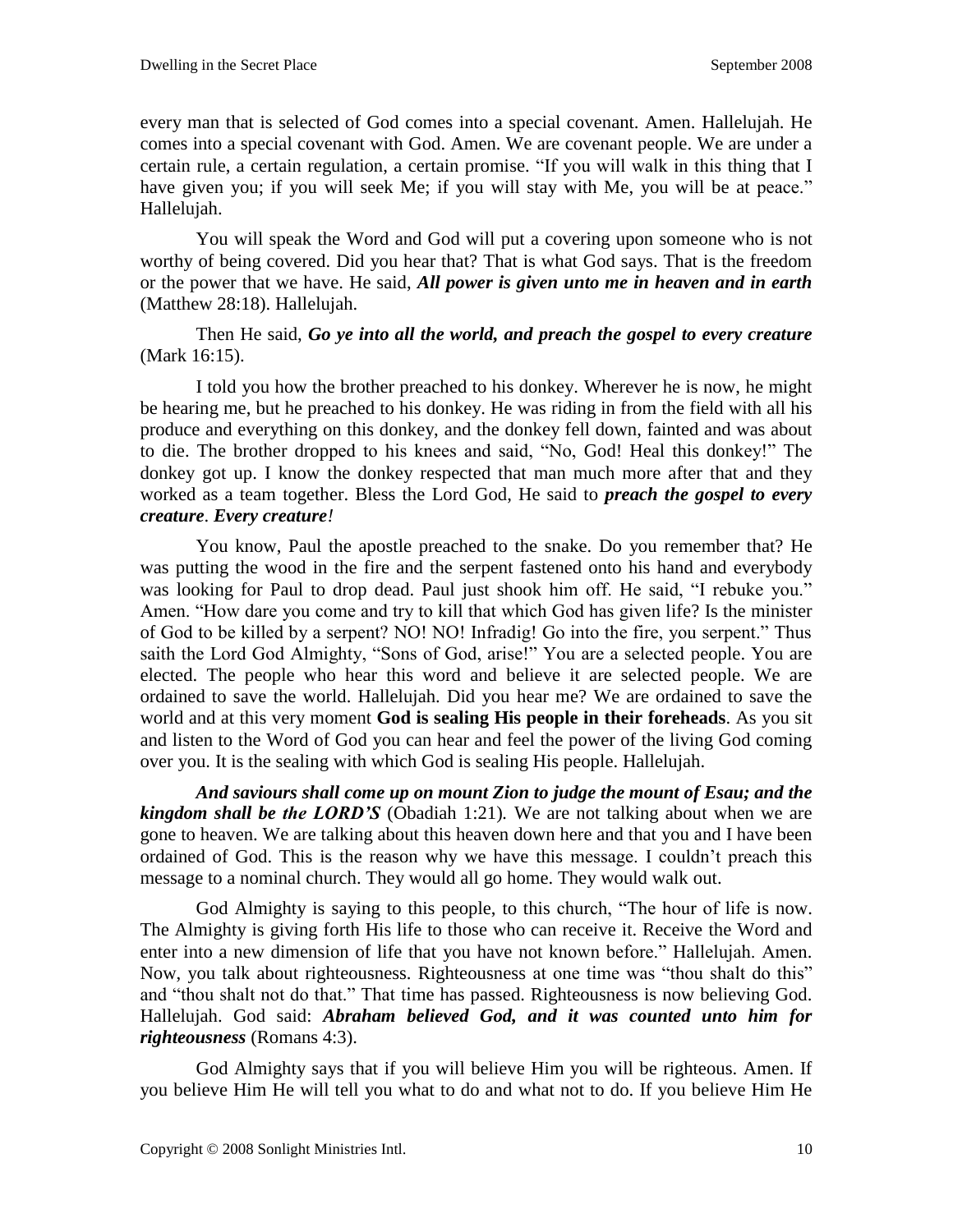will steer you away from the darkness and every trap and snare that Satan would set for the people of God. He will deliver you. Hallelujah. "I will deliver him because He hath known My name." Hallelujah. Psalm 91:14 says, *therefore will I deliver him… because he hath known my name.*

I had hoped to get through the whole chapter here, but it seems I am stuck in the first verse of Psalm 91. *He that dwelleth in the secret place of the most High shall abide under the shadow of the Almighty.* Now, to dwell in that secret place you MUST believe God. Come on, brethren. You must believe what God says and that what He means becomes a part of your life and it sinks down from your spirit into your soul; it goes down from your soul into your mind; it goes down into your emotions, and then into your will and then your desires. You will find that Jesus Christ will begin to walk in you, walk through you, walk by you. Sometimes you walk among men and the Spirit of God will just touch them all around you. You go to do business with someone and afterward he says, "But why did I do this?" Amen.

God Almighty is anointing His people now. Hallelujah. You know, you look at the hand and you say the thumb is the apostle, the next finger is the prophet and the tall finger is the evangelist with the outreach. The next finger is the shepherd and the little finger there is the teacher. How do you think those fingers work? Look at me wiggle my fingers. The command is coming from somewhere way up and then there is something more. It is working by a spirit. Look at my fingers; they are working by a spirit. WHY? The Spirit takes a hold of my mind and I want to wiggle them and so I do it.

Have you ever heard a person play an instrument in the Spirit? I want you musicians to get into a NEW dimension of performance. I want you to pray now and when you leave here, pray that Almighty God would anoint your fingers, would anoint your voices, would anoint your soul. I mean, I have heard anointed voices even in this morning's singing there. I could have stayed there all day, except I had to stop to give you the Word of God. But the Lord God Almighty is anointing His Body.

Do you hear what He calls you? A Body! A Body! Amen. *From whom the whole body fitly joined together and compacted by that which every joint supplieth, according to the effectual working in the measure of every part, maketh increase of the body unto the edifying of itself in love* (Ephesians 4:16). Do you understand that all those words mean one thing? It means that God works through you, God works in you, God works by you and God works for you. Hallelujah. So, God Almighty is speaking to His people and He is saying to you, my beloved brethren, "Walk in the Spirit! Walk in the Spirit and you shall not fulfill the lusts of the flesh" (Galatians 5:16).

I must bring this last idea that this chapter has. It says that if you live in the Spirit, if you follow after the Spirit, then the Spirit will live in you and it will bring forth fruit and it will bring forth deliverance. It will bring forth fruit, bring forth deliverance, and bring forth strength.

THEN - hear this now. God is now speaking to the last batch of covenant people. Amen. Yes, the last batch of covenant people. What is He saying? First of all, we see a picture given us in Revelation 7. The picture says that there were four angels who were giventhe power to destroy the earth.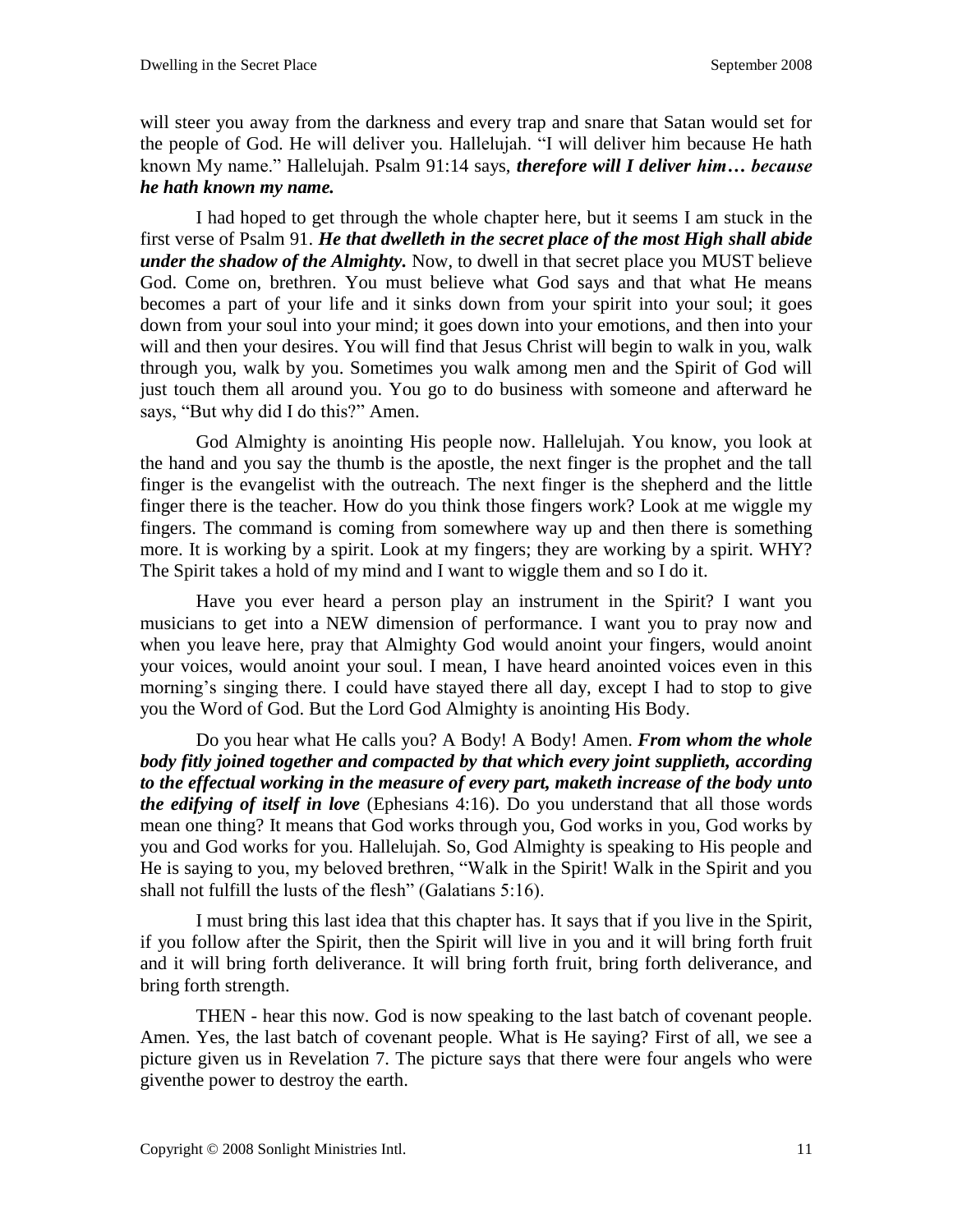Revelation 7:1, *And after these things I saw four angels standing on the four corners of the earth* (the carnal realm)*, holding the four winds of the earth* (the carnal realm)*, that the wind should not blow on the earth* (the carnal realm)*, nor on the sea*  (the nations)*, nor on any tree.* Brethren, trees mean the Christians that stand tall. This is a sure and direct Word I say to Almighty God, "May the Spirit of the Living God help you to believe it." Those of you who feel you are not believing it properly say unto the Lord, "Help me, Lord. Help me!" and I am sure that the anointing of the blessed God will fall upon you right now and lift you out of the darkness of unbelief and doubt. The *tree* in Revelation 7:1 means the Christians, the tall ones standing up. For believe you me, if hell is coming on earth then we are going to be in sackcloth and ashes. We are not going to be having a good time. Hallelujah. We are not going to be having a good time. We don't care for our lives, because we want to see the people saved more than we want to live a natural life. We will have immortality already, so we don't have to worry about that part of it.

But God Almighty said that these destructions are determined against the earth realm. Revelation 7:2, *And I saw another angel…* I just read another angelfor you - a fifth one. Did you see it? *And I saw another angel ascending* (from the earth) *from the east* (mind of Christ)*, having the seal of the living God: and he cried with a loud voice to the four angels, to whom it was given to hurt the earth and the sea*.

If you ascend, brethren, you must be coming from earth, you must be coming from the carnal realm. But you are ascending from the east - the east is having the mind of Christ. This is what is happening to you, brethren, listening to the Word of God by the power of the living God. You are being sealed. Remember, the Lord says that He gives us the power to preach the gospel and to seal man.

*…and he cried with a loud voice to the four angels.* "Don't you touch this man until I have sealed him in his forehead, in his mind." Hallelujah. Hear me now! *…and he cried with a loud voice to the four angels, to whom it was given to hurt the earth and the sea*, the nations. The earth: the carnal realm and the sea: the nations. Hurt the earth no food, no water, no electricity, nothing at all that we are used to. We are going to be deprived of the best things: this beautiful internet connection, don't you see satan doesn't like it although he carries on with so much rascality upon the internet? Thank You, Jesus Christ, that we have sanctified it today, although satan had called it his realm and his place. We have taken it away from him now to use for the glory of God.

Verse 3, *Saying, Hurt not the earth… "*No! You don't touch the carnal realm." *Saying, Hurt not the earth, neither the sea, nor the trees, till we have sealed the servants of our God in their foreheads.* That means in your mind, that is where you are receiving the sealing. Even at this very moment you are receiving the seal of the living God in your minds.

Brethren, make up your minds. "I am going to be part of God's business, live or die." Don't think about your life, but just begin to **praise God that you are one of the anointed ones**, from the littlest ones to the greatest, because what you think great might be small and those of you who think yourself to be too small, you might be big in God and you don't even know it.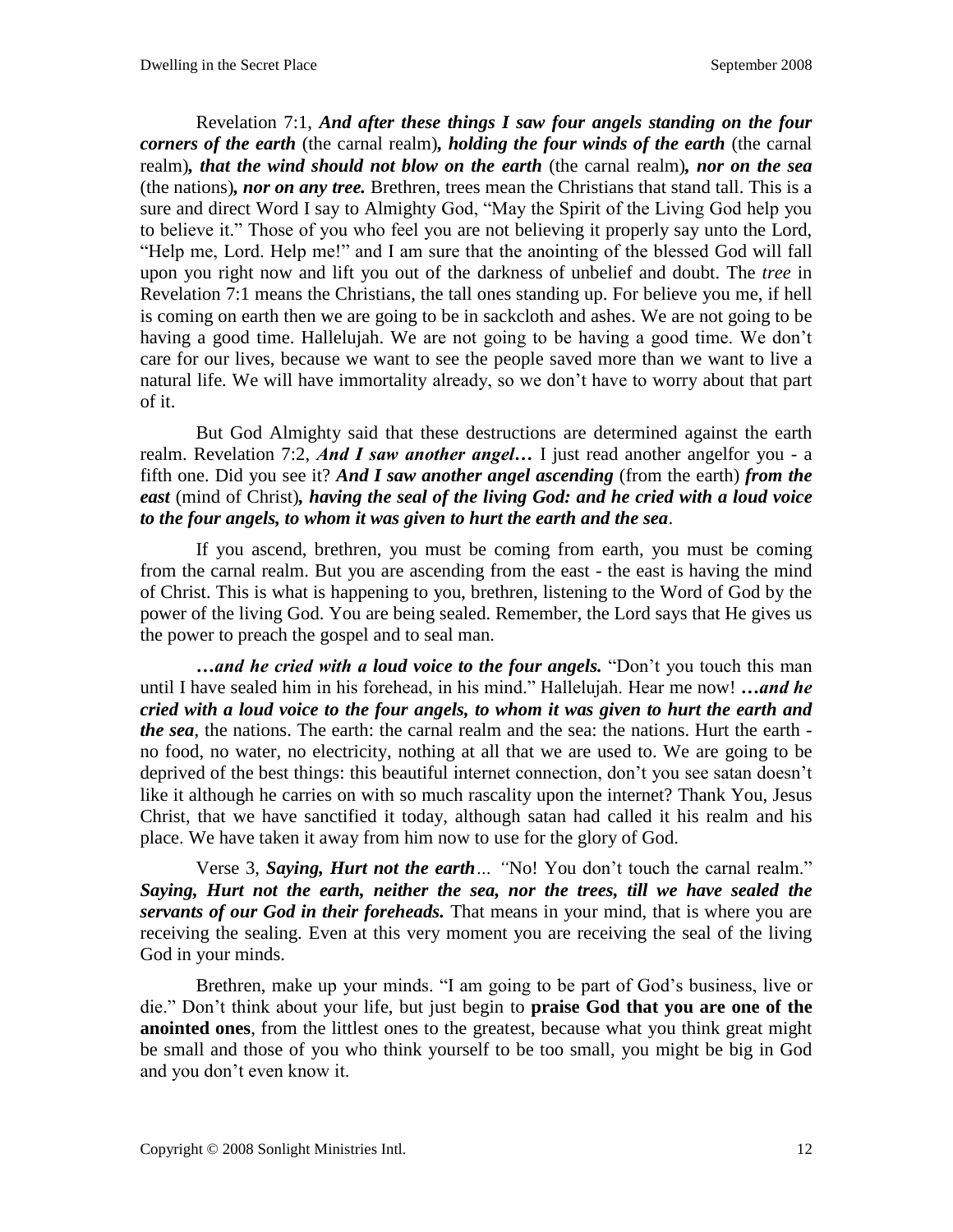But thus saith the Lord God, "This is the time of the sealing of the saints." This is the time when God is sealing His saints in their foreheads and they are going to be able to seal others. Look at what it says here.

# Verse 3, *Saying, Hurt not the earth, neither the sea, nor the trees, till…* TILL WHO? TILL WHO? *…till we have sealed the servants of our God in their foreheads.*

How come one angel became **we**? It is because he is talking about the manymembered Body of the elect. The many-membered Body is a Body of the elect. We are sealing many saviours coming up on the mount of Zion. So, God's stronghold is coming, coming, coming. Don't be afraid, brethren. Don't give up, brethren. Don't say, "Oh, these people are no good, they are done, they are finished." You are no judge of what is no good. If you want to know what no good is, you should have met me some years ago. Amen. Then you would find out what is no good. I'd beat the daylights out of you. Praise be to God. But God said that He will take the base things of the earth to confound the wise and the prudent (I Corinthians 1:27).

Thus saith the Lord God, "Let the people know that they are valuable in the sight of God." **You are valuable in the sight of God**. Glory to God. Glory to His holy name. Thus saith the Lord God, "The people of God who have been sent under the anointing of God, who believe the Word of God, are valuable in the sight of Almighty God and they shall not fail." Thank You, Jesus. Hallelujah.

You have heard about the coming of Jesus for some time. One man is preaching that Jesus is coming and that He is going to set His foot down on Mount Zion, Jerusalem, and all the saints will have to gather to Mount Zion. I just have a word for him. Hallelujah. You are the Mount Zion of the living God. We are the Mount Zion of the living God. When God said that He is going to plant His foot upon Mount Zion it means that He is coming into my mountain. Amen. He is coming into my high places. He is not coming into my low down places. He is coming into my high places: the high places of my heart, the high places of my soul, the high places of my mind will be occupied by the living God. Hallelujah. Amen.

Thank You, Jesus. Let unbelief go. You doubters, in the name of Jesus Christ, I rebuke you all. Amen. Go, leave this place. Let the sons of God hear the Word of God. Hallelujah. Amen. He said He is coming in our high places and His feet will rest on Mount Zion. We are the Mount Zion of the living God. When God says, "Zion, lift up your heads," He is talking to a people whom He has anointed, who are His chosen ones, His Zion company. Let me tell you something. That Scripture in II Thessalonians 1:10 says, *When he shall come to be glorified in his saints, and to be admired in all them that believe (because our testimony among you was believed) in that day.* He is coming within you, my brother, within you, my sister; you little ones that don't think much of yourself, God is coming in you. Not will come, not may come, but IS at this present moment coming in you. Let Him reach the heights. Allow Him to come and climb your mountains. Hallelujah. Climb your mountains steep and tall, the song says. Let every image now fall that the Spirit of God may reign.

Let Him climb your mountains. He is coming in you. The things I used to think I think no more. The things I used to do I do them no more. It was a process that grew upon me rather than a one-time endowment. It was a process that came down in me over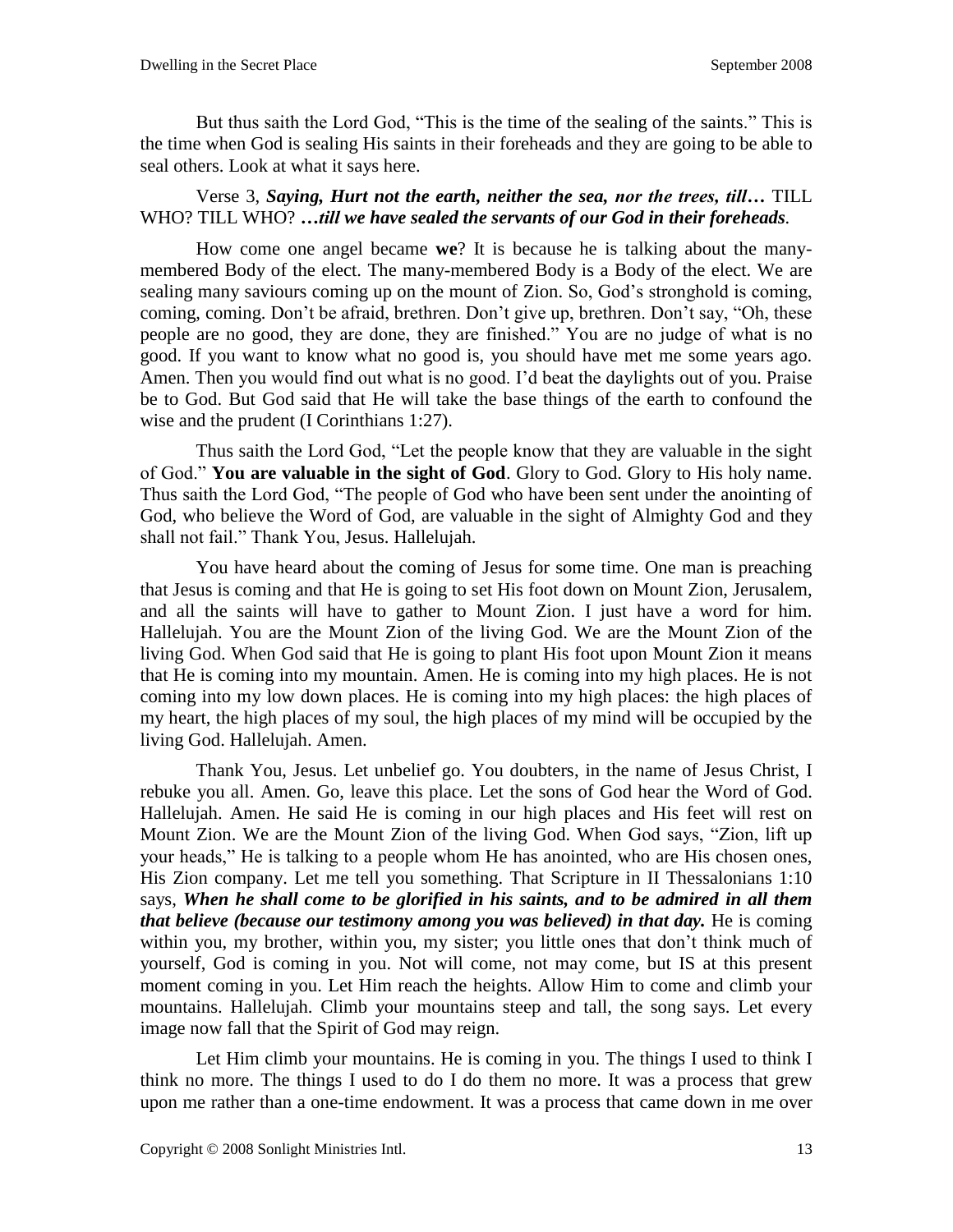the years. Little by little He's changing me. Line upon line He is changing me. Precept upon precept until I see, Jesus is changing me. So it is with you. Let God Almighty reign within His temple, for the hour has come where this whole thing will come to a point where they will admire. There is somebody out there who will admire. Hallelujah. Christ coming out through your fingernails. Christ coming out through your eyes. Christ coming out through your body, through your very presence in a place and Jesus Christ coming out through it. Loose! Amen. Hallelujah.

You know, I remember when we were in India many, many years ago. Brother Jerry Gadwa and Brother Gordon Gerber were there with us in India in those dark days. The Lord came upon Jerry Gadwa and he began to sing the song, "Heaven and earth shall pass away, but my Word shall not pass away." So they taught us to sing it in the Telugu language. It was such a blessing. All of India was quickened and to this day we are quickened by one quickening that Jesus Christ has given upon His servant.

Function in that which God has called you. Hallelujah. Christ wants to appear in you, but He also wants to appear in the very area that He has called you, so that the musician will get Christ coming on him in the music and it will spread over the congregation. Amen. Brethren, you fast and pray that you might come and sing into a congregation and that when you sing, that congregation will be struck with the power of the living God. This is what we are talking about. God within us.

*To whom God would make known what is the riches of the glory of this mystery among the Gentiles; which is Christ in you, the hope of glory* (Colossians 1:27). A mystery! A mystery I am talking to you about, brethren. A mystery *which is Christ in you, the hope of glory.* Loose Christ in us! Beloved brethren, let me come down. I hardly want to, but let me come down. Praise be to God.

You see, the Word of God comes to me and, you see, I read about those four angels that were standing, holding, ready to go. **WE ARE TALKING ABOUT NOW.** I want you to know that hell is ready to let loose!

Let's turn our Bibles around and I want you to see this situation, because God has put it very clearly in the Word and we have not seen it.

Revelation 9 and let's look at the 13th verse, *And the sixth angel sounded*… In Scripture, the sixth angel means war. *…and I heard a voice from the four horns of the golden altar which is before God,* WHY? Why would the sixth angel sound and the fifth angel answer? Because the fifth station in the tabernacle is where the priest gave up his life. He took a bunch of incense and he said, "Lord God, for my sins and for the sins of Israel," and he put it on the altar and it caught fire and the smoke went up and God accepted it. So, God is saying that at that fifth altar you have to make that offering, that sacrifice before God **before** you are ready to meet the sixth angel.

Verse 14, *Saying to the sixth angel which had the trumpet, Loose the four angels which are bound in the great river Euphrates*. Which four? It says **the** four. When the Scripture uses a definite article, it means a special four angels that you have heard about before. Where were they? The four angels of Revelation 7 are going to be loosed, but we are going to get some more information about these four angels.